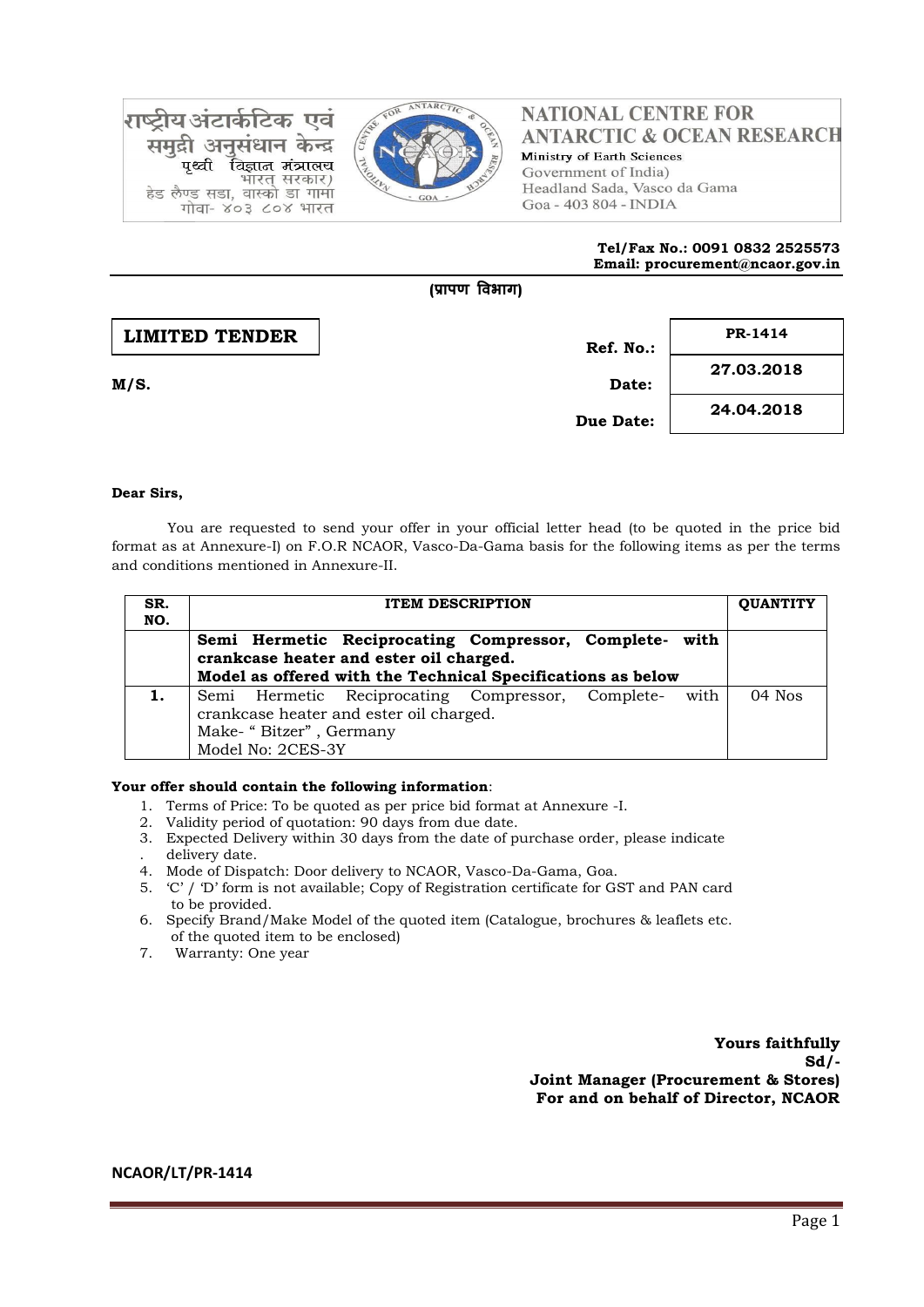**ANNEXURE I**

### **PRICE BID FORMAT**

 **To be quoted in the following format only on F.O.R, NCAOR, Vasco Da Gama, Goa Basis.**

| Sr. | <b>Item Description &amp; Specifications</b>              | Qty      | Unit     | <b>Total</b> | <b>GST</b> | <b>Total</b>       |  |  |
|-----|-----------------------------------------------------------|----------|----------|--------------|------------|--------------------|--|--|
| No. |                                                           |          | rate     | (Col.1x)     | Amount     | Quoted             |  |  |
|     |                                                           |          | Quoted   | Col.2)       | & %        | Amount in          |  |  |
|     |                                                           |          | in INR   |              | applied    | <b>INR</b> (should |  |  |
|     |                                                           |          | (after   |              |            | not be more        |  |  |
|     |                                                           |          | offering |              |            | than MRP)          |  |  |
|     |                                                           |          | maximu   |              |            | $(Col.3 +$         |  |  |
|     |                                                           |          | m        |              |            | Col.4)             |  |  |
|     |                                                           |          | discount |              |            |                    |  |  |
|     |                                                           |          |          |              |            |                    |  |  |
|     |                                                           |          |          |              |            |                    |  |  |
|     |                                                           | (Col. 1) | (Col.2)  | (Col.3)      | (Col.4)    | (Col.5)            |  |  |
|     |                                                           |          |          |              |            |                    |  |  |
|     | Semi Hermetic Reciprocating Compressor,                   |          |          |              |            |                    |  |  |
|     | Complete- with crankcase heater and ester<br>oil charged. |          |          |              |            |                    |  |  |
|     | Model as offered with the Technical                       |          |          |              |            |                    |  |  |
|     | <b>Specifications as below</b>                            |          |          |              |            |                    |  |  |
| 1.  | Semi Hermetic Reciprocating Compressor,                   | 04 Nos   |          |              |            |                    |  |  |
|     | Complete- with crankcase heater and ester oil             |          |          |              |            |                    |  |  |
|     | charged.                                                  |          |          |              |            |                    |  |  |
|     | Make- "Bitzer", Germany                                   |          |          |              |            |                    |  |  |
|     | Model No: 2CES-3Y                                         |          |          |              |            |                    |  |  |
|     | <b>Grand Total</b>                                        |          |          |              |            |                    |  |  |
|     |                                                           |          |          |              |            |                    |  |  |
|     | Total amount inclusive of GST in words:                   |          |          |              |            |                    |  |  |
|     |                                                           |          |          |              |            |                    |  |  |

- **GSTN:\_\_\_\_\_\_\_\_\_\_\_\_\_\_\_\_\_\_\_\_\_\_\_\_\_\_\_**
- **1. Validity: 90 days from the due date of tender.**
- **2. Delivery on or before (Please Specify): \_\_\_\_\_\_\_\_\_\_\_\_\_\_\_\_\_\_\_\_\_\_**
- **I/We accept all the terms & conditions of the enquiry and in case of award of purchase order we will supply goods as above.**

**Signature: Designation:**

 **Bidders Name with address & Seal:**

**Phone No.:**

 **Email Address:**

 **Date**:-

**NCAOR/LT/PR-1414**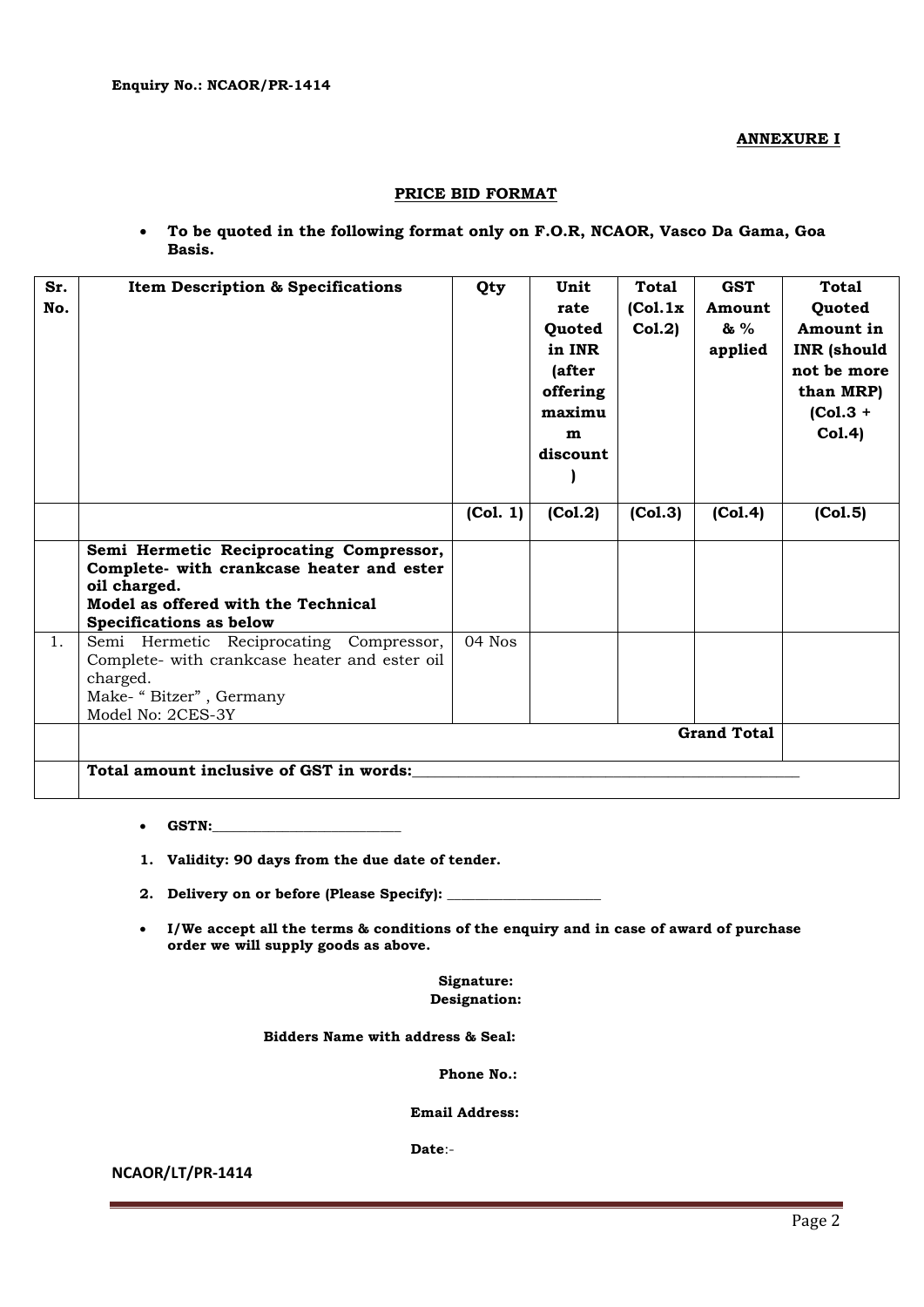# **PURCHASE ENQUIRY – GENERAL TERMS AND CONDITIONS**

1. This quotation and any order resulting from this Enquiry shall be governed by Terms and Conditions mentioned in this enquiry.

2. Where counter terms and conditions of business have been offered by this supplier, we shall not be deemed to be governed by these unless our specific written/ acceptance there of has been given.

3. No conditions and terms notice of which has not been given by the Supplier while submitting quotation will be considered by us if put forward in subsequent correspondence.

4. **Quotation:** Quotation should be **submitted only in given price bid format (Annexure I)**in a sealed envelope super scribed with Enquiry Number and Due Date and the same must reach our office on or before the Due Date. Quotations should preferably be typed and without any corrections and over writings.

5. **Specifications:** Materials should be offered strictly conforming to our specification. The deviation in specification if any should be clearly indicated by the supplier in his quotation. The supplier should also indicate make/type No. of the materials offered. Vague terms such as Best Indian, Best Indigenous. Imported Make should not be used.

6. The rate quoted against each should be in units stated in the Enquiry. Where quotations are in terms of units other than those specified, relationship between the two sets of units must be furnished.

7. **Samples:** Samples where asked for shall be submitted, free of all charges and should reach us before the Due Date of the Enquiry. Sample must be carefully packed and labeled clearly with enquiry No. & due date. We shall not be responsible in any way for the loss or damage of samples due to any reasons whatsoever. In the event of the non-acceptance of offer, supplier will have to remove the samples at his own expenses.

8. **Terms of prices:** Quotation should be submitted on F.O.R. Vasco or F.O.R. Destination price including transit Insurance. Preference will be given to such quotations. For quotations Ex-Works, Ex- godown/F.O.R. Dispatching Station, the approximate packing, forwarding & freight should be indicated by the supplier. Quotations from Local Suppliers should be delivered at our stores.

9. **Validity:** The quotation should remain valid for a **minimum period of 90 days from the Due Date of the Enquiry.** 

10. **Sales Tax: NCAOR is not entitled to issued Form C or D**. No Sales Tax or any other tax shall be payable by us unless payment of the same is specifically mentioned by the suppliers in their quotation and same is legally leviable.

11. **NCAOR is exempted from payment of Custom duty as per Government notification.**

12**. Duties / Taxes:** Percentagecharged should be clearly mentioned in the price bid.